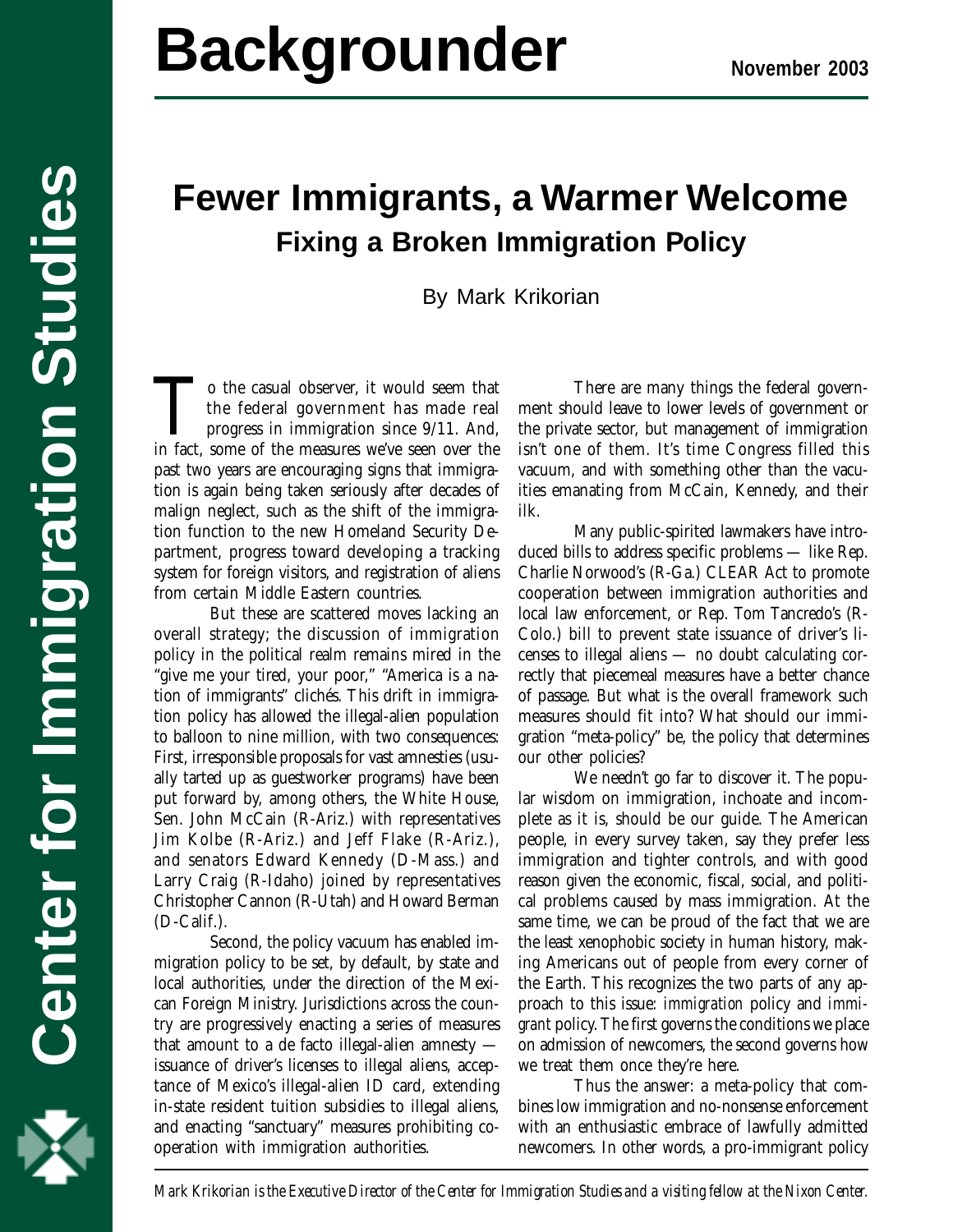of low immigration — fewer immigrants but a warmer welcome.

The conventional wisdom is that an immigration policy that admits a large number of newcomers is necessarily paired with pro-immigrant policies, and vice versa. In fact, what we have today is an anti-immigrant policy of high immigration, bearing the fingerprints of libertarian idealogues — admit huge numbers of people from abroad with very little control, but make sure they don't get too comfortable.

## What Is to Be Done?

The starting point of *immigration* policy must be adequate capacity, and willingness, to actually enforce the law, whatever the content of the law happens to be. Lack of enforcement has been the central problem of immigration policy — Congress can design the most elegant legal and administrative framework imaginable, but it won't matter if the immigration authorities are not permitted to use it to enforce the law.

Let me be clear: The chief reason for the lack of enforcement of our immigration laws is not incompetence or malfeasance on the part of immigration authorities, though there is surely plenty of that to go around. The real problem is the firm determination in Congress and successive administrations that the law not be enforced.

For instance, when the INS conducted raids during Georgia's Vidalia onion harvest in 1998, thousands of illegal aliens — knowingly hired by the farmers — abandoned the fields to avoid arrest. By the end of the week, both of the state's senators and three congressmen had sent an outraged letter to Washington complaining that the INS "does not understand the needs of America's farmers," and that was the end of that.

So, the INS tried out a "kinder, gentler" means of enforcing the law, which fared no better. Rather than conduct raids on individual employers, Operation Vanguard in 1998-99 sought to identify illegal workers at all meatpacking plants in Nebraska through audits of personnel records. The INS then asked to interview those employees who appeared to be unauthorized and the illegals ran off. The procedure was remarkably successful, and was meant to be repeated every two or three months until the plants were weaned from their dependence on illegal labor.

Local law enforcement officials were very pleased with the results, but employers and politicians vociferously criticized the very idea of enforcing the immigration law. Gov. Mike Johanns organized a task force to oppose the operation; the meat packers and the ranchers hired former Gov. Ben Nelson to lobby on their behalf; and, in Washington, Sen. Chuck Hagel (R-Neb.) made it his mission in life to pressure the Justice Department to stop. They succeeded, the operation was ended, and the senior INS official who had thought it up in the first place is now enjoying early retirement.

The INS got the message and developed a new interior enforcement policy that gave up on trying to actually reassert control over immigration and focused almost entirely on the important, but narrow, issues of criminal aliens and smugglers. As INS policy director Robert Bach told *The New York Times* in a 2000 story appropriately entitled "I.N.S. Is Looking the Other Way as Illegal Immigrants Fill Jobs": "It is just the market at work, drawing people to jobs, and the INS has chosen to concentrate its actions on aliens who are a danger to the community."

So, assuming we can actually muster the political will to act, what can we do with the nine million illegals and how can we prevent more from coming? The issue is usually presented as a stark choice either arrest them all or give them amnesty. Since no one thinks we can, or even should, arrest nine million people en masse, the only remaining choice would seem to be amnesty, whatever fig leaves are used to mask that reality.

A Third Way. Amnesty and mass roundups are not, . however, the only choices. There is a third way squeezing the illegal population so that it declines over time, through attrition. The government estimates that each year, some 400,000 people leave the settled illegal-alien population, either by returning home voluntarily, being deported, or getting a green card. The problem is that 800,000 *new* illegal aliens settle here each year, more than replacing the outflow.

The enforcement approach we must adopt, then, is clear  $-$  put pressure on illegal immigrants so that more of them leave and fewer new ones come, and we will see the illegal population start to decline, allowing the problem, over time, to take care of itself. It would not be unrealistic to expect that a serious enforcement campaign would reduce the illegal population by perhaps two million people within the first year.

Nor is this mere wonkish speculation — we've actually seen it work on a small scale already. The immigration authorities recently concluded a "Special Registration" program for visitors from Islamic countries. The affected nation with the largest illegal-alien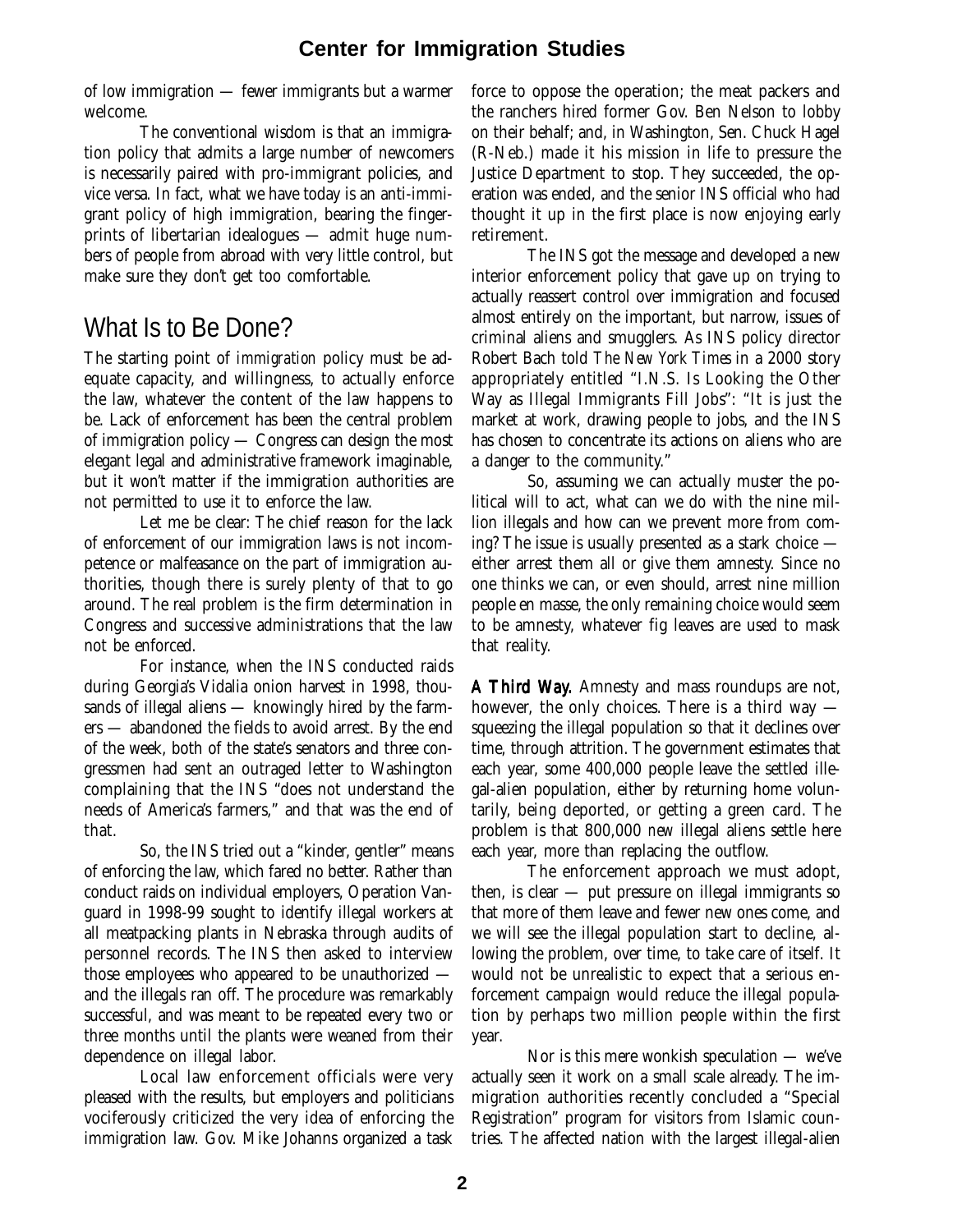population was Pakistan, with an estimated 26,000 illegals here in 2000. Once it became clear that the government was actually serious about enforcing the immigration law — at least with regard to Middle Easterners — Pakistani illegals (mostly visa overstayers) started leaving in droves, on their own. They essentially deported themselves to Pakistan, to Canada, and to Europe. The Pakistani embassy estimated that more than 15,000 of its illegal aliens have left the United States, and the *Washington Post* reported in May the "disquieting" fact that in Brooklyn's Little Pakistan the mosque is one-third empty, business is down, there are fewer want ads in the local Urdu-language paper, and "For Rent" signs are sprouting everywhere.

Broken Windows. This example highlights the applicability of "broken windows" policing to immigration. As Michelle Malkin has pointed out, citing the famous *Atlantic Monthly* article by James Q. Wilson and George Kelling, ignoring "minor" immigration violations creates the same atmosphere of disorder as leaving broken windows unrepaired does in a run-down neighborhood. And, as Mayor Giuliani demonstrated in New York, the reassertion of control by the government over seemingly minor matters re-establishes a sense of order, leading to decreased lawbreaking in general.

To fix immigration's broken windows the authorities need to start taking immigration violations seriously. To take only one example, people who repeatedly sneak across the border are supposed to be prosecuted and jailed, and the Border Patrol unveiled a new digital fingerprint system in the mid-90s to make tracking of repeat crossers possible. The problem is that short-staffed U.S. Attorney's offices kept increasing the number of apprehensions needed to trigger prosecution so as to avoid actually having to prosecute anyone.

In fact, the law is now so widely disregarded by law enforcement officials themselves that even people who have been formally deported (rather than merely dumped back across the Mexican border) are not prosecuted when they come back, despite the fact that reentry after deportation is a felony. On a recent visit to the border, I saw a Mexican illegal who had been deported just four days previously, whom agents had to simply send back across the line because the U.S. Attorney wouldn't prosecute him.

It would be hard to exaggerate the demoralizing effect that such disregard for the law has on the Homeland Security Department's own staff. Conversely, the morale of immigration workers would soar in the wake of a real commitment to law enforcement.

We've already seen a real-world example of this, too — I met recently with deportation officers in a newly formed "fugitive operations team" in Southern California who, unlike other immigration personnel I have spoken with, were actually excited about their jobs. They still have some legitimate gripes — lower rank than their counterparts in other agencies, for instance — but the clear political commitment to locating and deporting fugitive aliens communicates to them that their work is genuinely valued by their superiors all the way up to the White House. And it shows — the team I met with had apprehended three of the 10 mostwanted aliens announced in May by the Homeland Security Department.

The initiative that would yield the most bang for the buck would be enforcement of employer sanctions (the jargon term for the ban on hiring illegal aliens). Ideally, we need a national employment-eligibility verification system, which would allow employers to determine which new hires have the right to work in the United States. The INS developed, and its successor agencies continue to operate, several pilot programs along these lines, and participating employers are generally pleased with them.

Less Comprehensive Measures. Though there is currently legislation to expand the pilot programs, developing a nationwide system will take time, especially given that the immigration authorities are playing catch-up in putting together other large and complicated systems — to track foreign visitors' arrival and departure, among other things. So, in the meantime, rather than letting the perfect be the enemy of the good, there are other, less-comprehensive, measures that can more easily be achieved and still have a very significant impact. For instance, the Social Security Administration sent out nearly a million "no match" letters last year to employers whose employees' Social Security numbers didn't match the accompanying names. Most of these mismatches are due to fraud by illegal aliens, and the initiative proved so effective at denying jobs to illegals that it has been nearly shut down this year, after complaints by pro-illegal immigration groups. Likewise, the Internal Revenue Service was recently reported to be exploring ways of sharing taxpayer information on illegal aliens with the immigration authorities, something it has long avoided because of post-Watergate privacy laws.

This same principal of requiring proof of legal status should be applied to other activities that most people engage in but that are infrequent enough not to bog down the business of society — for instance,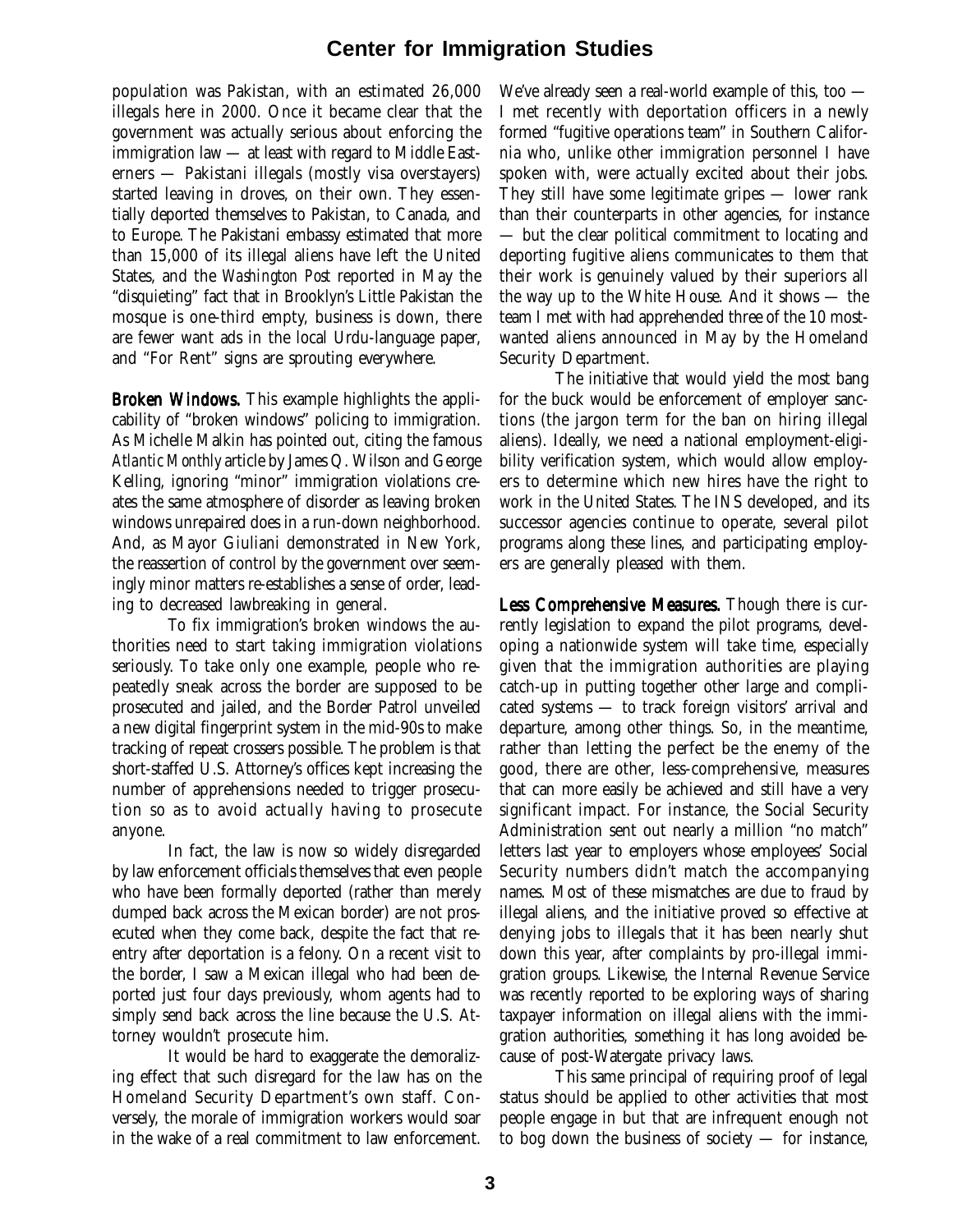getting a driver's license, registering an automobile, opening a bank account, applying for a car loan or a mortgage, enrolling in higher education, getting a business or occupational license.

Other measures would also be helpful, some of them relatively uncomplicated:

- Zero-tolerance for immigration fraud. This is especially important for the State Department, because at some busy posts overseas the *majority* of visa applicants lie on their applications, but pay no price for their lies.
- An increase in assistant U.S. attorneys and judges in border districts, to prosecute illegals who return after deportation.
- Reaffirmation of state and local police authority to enforce federal immigration laws.
- Hiring more clerical staff to reduce the paperwork burden on sworn officers, who should be on the street or the border, enforcing the law.

## Legal Immigration

Once an infrastructure is in place to enforce our immigration policy, what should the content of that policy be? Most immigration, regardless of the source or destination, has three components — family, employment, and humanitarian.

Family-Based Immigration. The family-based categories in current law account for nearly two-thirds of green-card recipients (and this does not include the family members of immigrants admitted under nonfamily categories). Currently, we offer special immigration rights to the spouses, children, parents, and siblings of Americans, plus the spouses and children of permanent residents. Since the number of immigrants admitted under many categories is limited, with percountry caps for some categories, the result is huge waiting lists; some four million people have been approved to immigrate, but must wait up to 40 years for their numbers to come up.

Simply reducing the number of people admitted under each of the family categories would serve to reduce overall immigration, but would do so simply by increasing the waiting lists, making our immigration process even more dishonest and opaque than it already is. Keeping all the family categories, but avoiding waiting lists, would require huge and continual increases in immigration. The only way to construct a transparent system which admits fewer family immi-

grants is to eliminate entire categories, and admit everyone in the remaining categories.

Thus, family immigration should be limited to the spouses and unmarried minor children of Americans. Husband, wife, and young children constitute the family core, and these should be the only relationships which should trigger special immigration rights. The other relationships — adult sons and daughters of citizens or permanent residents, parents and siblings of citizens — cover people who have their own families and their own lives, for whom the "family reunification" rationale for this element of immigration policy is a misnomer.

Admitting only spouses and minor children of Americans would reduce family immigration by about half. The average number of spouses and minor children of citizens admitted annually from fiscal years 1999 through 2002 was about 300,000.

**Employment-Based Immigration.** This second component of the immigrant flow selects people based on education, skill, or experience, often with specific offers of employment. An average of 129,000 immigrants a year were admitted under these categories from 1999 through 2002, accounting for about 14 percent of the total flow (though the majority of those admitted are actually the family members of skilled immigrants).

The five employment-based categories, with their numerous subcategories, are commonly imagined to provide for the immigration of the world's best and brightest — "Einstein" immigration, if you will. In fact, in addition to a handful of Einsteins, the employment-based categories admit a wide array of ordinary people who should not receive special immigration rights.

A cap of 25,000 would be more than adequate for a highly targeted subset of the current categories, described as "Aliens with extraordinary ability" and "Outstanding professors or researchers." But even if such a reduction proves difficult for political reasons, a good starting point would be to keep only the first two categories of employment-based immigration, which admit the more highly skilled, and thus cut this category by more than half.

Humanitarian Immigration. This broad component of immigration has three parts: refugee resettlement (bringing refugees from overseas), grants of asylum (reclassifying as a refugee someone who is already here illegally or on a temporary visa), and cancellation of removal (a grant of amnesty to an illegal alien whose deportation would cause "exceptional and extremely unusual hardship" to a U.S. citizen).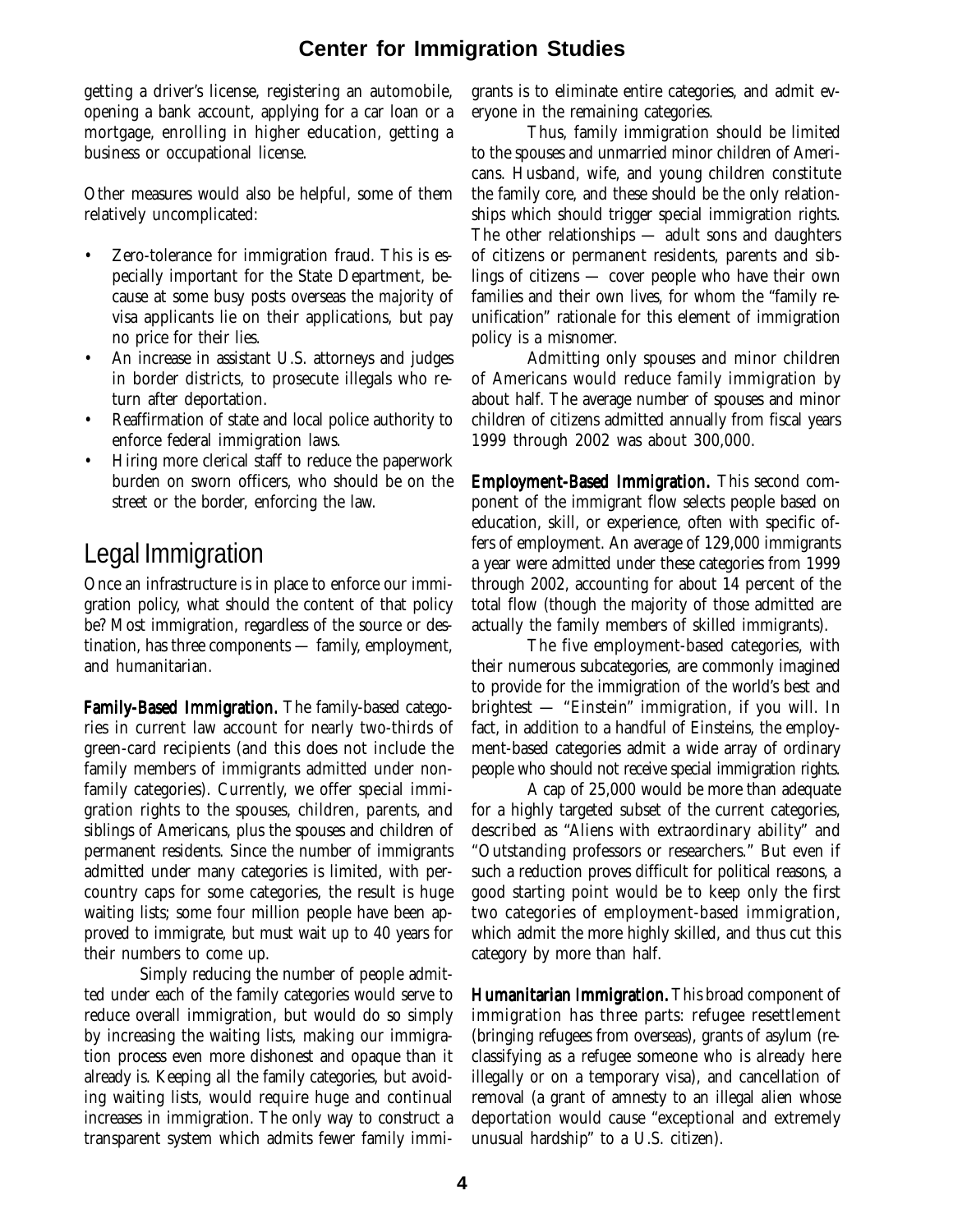The Refugee Act of 1980, which incorporated the international definition of a refugee into U.S. law, foresaw an annual intake of 50,000 refugees and asylees per year. Needless to say, the number always exceeded this target until refugee resettlement was all but shut down in the wake of 9/11. The average annual number of refugees resettled from 1997 through 2001 was about 75,000, and in 2002 about 30,000 people were granted asylum.

The number of refugees to be admitted in the coming year is set by the president in consultation with Congress and thus varies; but the number of asylum grants is largely out of the government's control, since there is theoretically an objective standard by which to judge asylum claims. Likewise, cancellation of removal would appear to be potentially unlimited, depending on judicial interpretation of "exceptional and extremely unusual hardship," though Congress in 1996 placed a limit of 4,000 such grants per year.

To introduce some predictability and control over the numbers, it would be advisable to set an overall limit for humanitarian immigration of 50,000 per year, with the element over which we have the most control— refugee resettlement — inversely proportionate to the numbers of asylum grants and cancellations of removal. In other words, an increase in asylum and/ or cancellation of removal would trigger a reduction in available slots for refugee resettlement; conversely, fewer grants of asylum or cancellations of removal would free up more slots for refugee admission. Not only would this introduce some control over a mushrooming category, but would force us to focus our refugee resettlement slots on those most desperately in need, rather than on those groups that have the most political influence in Washington.

Other Categories. The other major category in our permanent immigration system is the visa lottery, formally known as the Diversity Visa program. Under this scheme, 50,000 green cards are granted to people from "under-represented" countries which send relatively few immigrants, supposedly to help diversify the immigrant flow. The lottery was originally devised as an affirmative action program for white immigrants in general and specifically as an amnesty for Irish illegal aliens. (Ironically, very few Irish now come under this program.) With some 10 million people applying last year, the lottery does little but create new immigration networks and new opportunities for illegal immigration. It has no defensible rationale, no real political support, and should be discontinued immediately.

Any reconsideration of the legal immigration program must also include "nonimmigrant," or tem-

porary, visas, since they are the source of much of permanent immigration (in 2002, more than 60 percent of the green card recipients were already living in the United States, many of them on such visas). In FY 2002, 28 million nonimmigrants were admitted; though most went home (20 million came as tourists, 4.4 million as business travelers), hundreds of thousands of people use nonimmigrant visas as a prelude to permanent immigration, even though they have sworn to our visa officers that they have no such intent.

The main types of temporary visas that lead to permanent immigration are F visas (foreign students, nearly 650,000 of whom, together with their families, were admitted in FY 2002), H visas (temporary workers and trainees  $-582,000$ , and J visas (exchange visitors — 325,000). To end this practice, long-term nonimmigrant visas (good for more than six months) should be made available only to those countries whose nationals seldom adjust status from temporary visitor to permanent immigrant. This would be modeled on the Visa-Waiver Program, which allows short-term visafree entry to people from countries whose nationals do not end up overstaying their visas and becoming illegal immigrants.

Finally, guestworker programs should never be instituted; whether the guestworkers are tomato pickers or computer programmers, such schemes always fail — they inevitably lead to permanent settlement and they actually promote *more* illegal immigration.

### Immigrant Policy

So much for *immigration* policy. What of the second component of the meta-policy — the "warmer welcome"?

The place to start fixing immigrant policy is the immigration office. The service side of the former INS, now called U.S. Citizenship and Immigration Services, has an abysmal record of dealing with applicants – absurdly long lines, surly staff, and applications lost in bureaucratic black holes. This should sound familiar to most Americans, because that's exactly the way most state motor vehicle departments used to operate. But even as DMVs have gotten better over the past decade, the immigration service has not. This is wrong; one expects immigration enforcement to present a stern face to illegal aliens, but why are *legal* immigrants subjected to such caprice and discourtesy, especially since they're paying for the privilege through fees?

The analogy with DMVs is not frivolous. "We consider ourselves to be the face of state government," says Robert Martinez, New York's DMV director, and the same idea applies to immigrants. Just as the DMV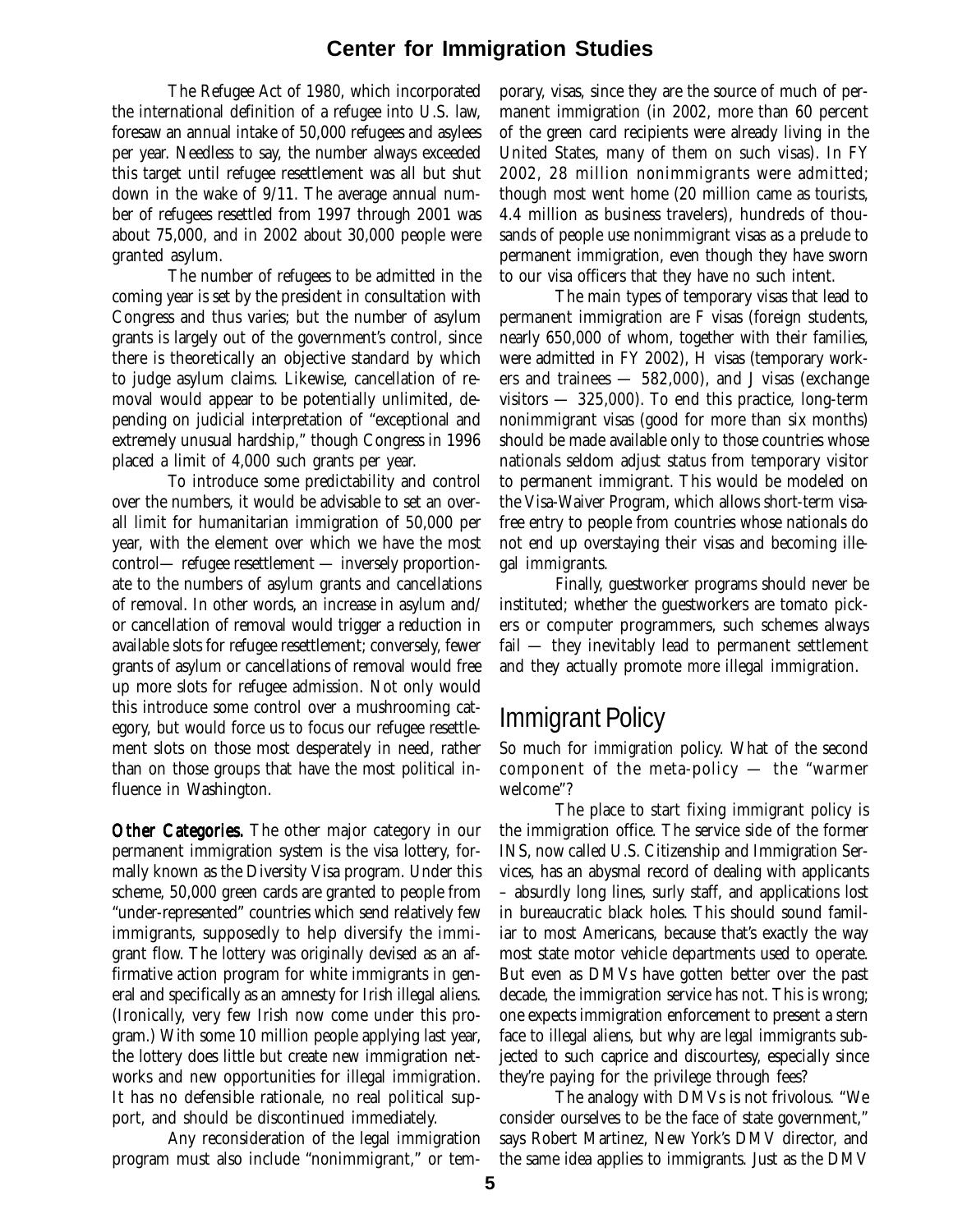is the one government agency that virtually all adult citizens are sure to have business with, the immigration service is, necessarily, the one agency that all immigrants have to deal with at some time or another. As a recent article in *Governing* magazine pointed out, DMVs have made significant strides both in technology (increasingly conducting routine transactions online, for instance) and in customer service (take-anumber lobby management, among other things). But the immigration authorities have barely begun inching in this direction.

Only this spring did the immigration service begin to permit electronic filing, and only of two specific forms, which account for about 30 percent of the total number of applications received in a year. But electronic *filing* doesn't mean electronic *processing*  employees still have to print out the applications at their end and file them in color-coded, bar-coded folders with millions of others, filling row after row after row of bookshelves in service centers around the nation.

Limits to Technology. Although the government plans to permit e-filing of several additional forms in the near future, there are limits to how much technology can streamline the process. Immigrants are, by definition, strangers here and will always have even more difficulty navigating our bureaucratic mazes that we do. What's more, because immigrants generally have little education and are likely to come from less-developed societies, there is only so much automation that will be possible — a peasant with a third-grade education is never going to be comfortable filing forms on line, and even if someone offers to do it for him, he's still likely to prefer to touch and feel and hold tangible paper forms, rather than rely on the digital ephemera that modern society is increasingly based on.

This is where improving customer service comes in. Efforts are being made to modernize and professionalize customer service, a goal rightly stressed by President Bush in several public utterances. The immigration office in downtown Los Angeles, for instance, will soon be unveiling an overhaul of its customer intake operation, in an effort to avoid the spectacle of 2,000 people waiting on the sidewalk outside by six a.m. Better triage of the crowds is already underway, under the direction of the irrepressible Al Mills, director of public services there; for instance, just like at some crowded airline ticket counters, "line ambassadors" check with people in the queue to see if they can be served more expeditiously in some other way, and the use of appointments is increasing as a way to improve efficiency.

But just as the new commitment to improve customer service has begun to trickle down to the beleaguered line staff, they're being cut off at the knees by proposals to contract out their jobs. Unlike, say, garbage collection or food service, which have been successfully contracted out in many cases, the immigration office's front-line service staff do not perform a function that can be easily replicated by the private sector. Extensive training and long experience are needed to be able to usher immigrants through the most complex body of law after the tax code, something that the high-turnover workforce of a contractor is not going to be able to do.

But no matter how immigration services are managed, any improvements will be swamped in the end if immigration continues to grow. Improving service for immigrants will ultimately require not only more spending and political attention, but also cuts in the number of new immigrants fed into the system each year.

Promoting Americanization. After improving the bureaucratic process to make it more welcoming (or at least less forbidding), the next step is to help newcomers integrate into our society as expeditiously as possible. To begin with, all newcomers we admit for longterm residence must be admitted as Americans in training, and not as servants whose labor we rent at our pleasure and discard when convenient. That means no guestworker programs and no winking at illegal immigration, both of which allow foreigners to live here, but only on a contingent basis, at our sufferance.

Proactive efforts at assimilation have been sorely lacking during this latest wave of immigration, unlike at the turn of the last century. In his 1998 book, *The Unmaking of Americans*, John Miller described such efforts in the early  $20<sup>th</sup>$  century, including the North American Civic League for Immigrants, a group of businessmen, philanthropists, writers, and others who promoted Americanization through lectures and pamphlets entitled "The Story of the American People," "Abraham Lincoln," and "George Washington." After a bitter strike by immigrant workers, the public schools in Lawrence, Mass., developed an "American Plan for Education in Citizenship," which included lessons in history to teach "love and loyalty for America" and promoted things "which the American spirit holds dear." The very fact these phrases need to be put in quotes tells us much about how far we have strayed.

Nonetheless, there is much that can be done. At a practical level, there is merit in a recommendation by the U.S. Commission on Immigration Reform for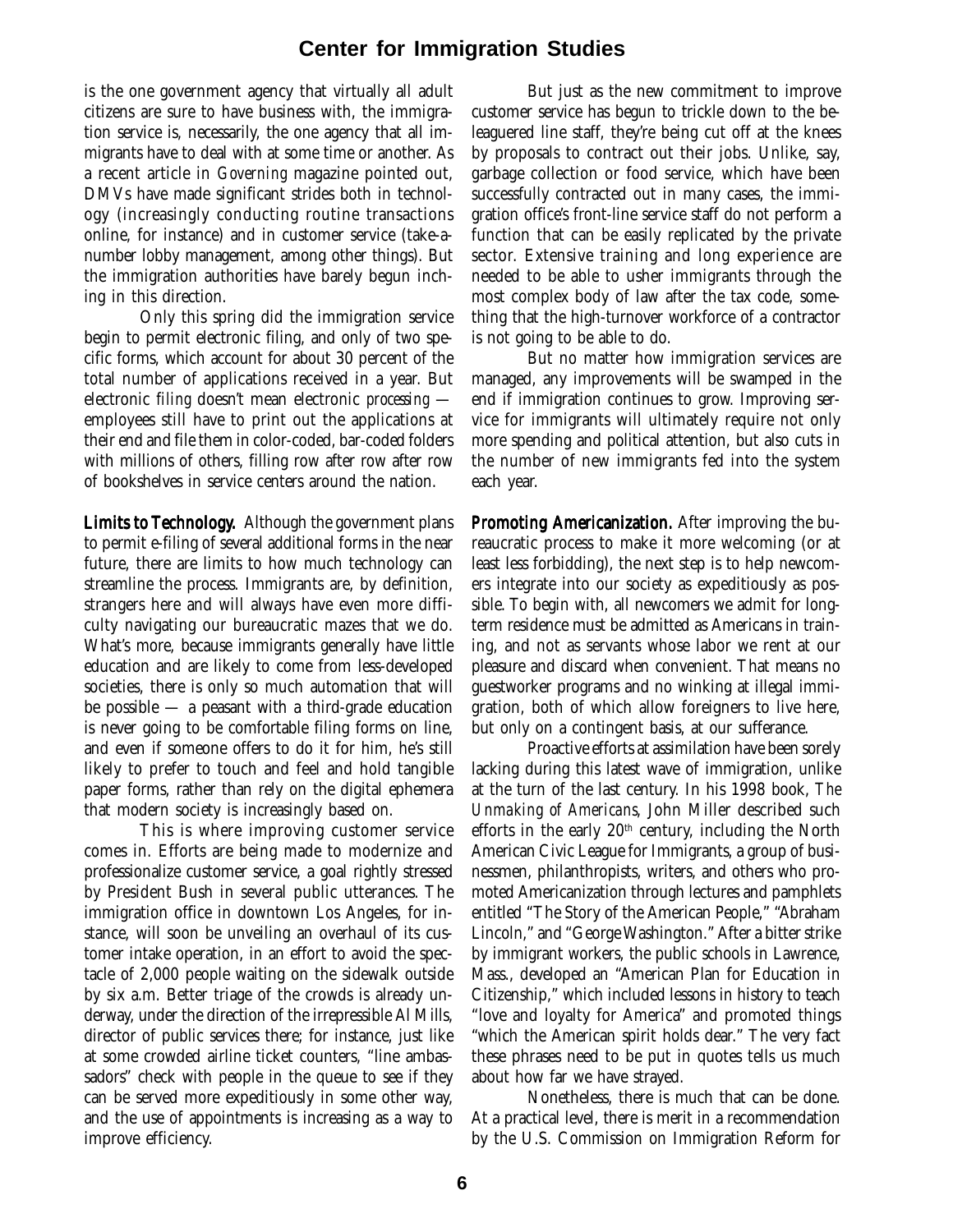orientation materials to be presented to new legal immigrants upon admission, almost like an instruction manual for life in America. This would include a welcome statement on behalf of the American people, a brief overview of American history and civics, and "tools for settlement," including basic information on registering for the draft, paying your taxes, U.S. holidays and weights and measures, why you should wear seat belts, the importance of credit reports and paying bills on time, how to use the postal and telephone systems, a map of the country, etc. (A very limited version of this, specifically stressing the importance of becoming a citizen, is already in the works.) We take much of this for granted, but for a newcomer, having all this in one place can be a godsend.

Political psychologist Stanley Renshon in his upcoming book, *The 50 Percent American*, recommends that governments go farther and partner with businesses, civic groups, and others to set up welcome centers throughout the country to help immigrants and their families adjust to the institutions and culture of the United States, as a way of cultivating a deeper attachment to the national community.

**Teaching English.** Expanded English language instruction is also vital to a warmer welcome. Most of the debate on this topic has revolved around the relative merits of bilingual education for school children, but adult education is the biggest unfilled need. The 2000 census found that there were 21 million people who did not speak English "very well," and this is a serious handicap both to the immigrant's economic success and to his Americanization. A large number of people are already enrolled in English as a Second Language classes — there are more than one million people in Department of Education-funded ESL classes alone, not to mention classes run by various churches, businesses, ethnic associations, etc. But because of the unprecedented scale of today's immigration, there remains a huge unmet demand; a 1997 Department of Education report found that the number of non-English speakers not in ESL classes but who were "very interested" in enrolling was half-again larger than the number of people actually enrolled. By this measure, less than half the demand for English-language training is being met, something confirmed by anecdotal reports of thousands of immigrants on long waiting lists for classes.

How this demand should be met is open to debate: Increased funding from the Department of

Education's Office of Vocational and Adult Education? Or promotion of private initiatives by the Department of Homeland Security's new Office of Citizenship? But however it is approached, the importance of such an effort is highlighted by Renshon: "A laissez-faire approach to helping immigrants learn English damages immigrant mobility and attachment."

Less Immigration Helps Immigrants. The final component of the warmer welcome is counter-intuitive, but very powerful — immigrants will be helped by reductions in future immigration. The first beneficiaries of lower levels of admissions would be the immigrants already here; they would experience less job competition and thus higher wages, the schools their children attend would become less congested, and the medical facilities they need would stop drowning in red ink.

More difficult to quantify, but perhaps as important, lower levels of immigration would make less pressing the tough measures that have been taken or proposed to manage the burgeoning immigrant population — restrictions on access to welfare, stringent deportation rules, etc. With a smaller flow of new immigrants, and a gradually shrinking immigrant population, mass immigration will be allowed to recede into our nation's history, permitting much more flexibility in the oversight of immigrants. We saw this with the retirement in the early 1980s of the requirement for every green-card holder to mail in a postcard at the beginning of each year notifying the INS of his whereabouts. Also, the public-charge provisions of immigration law — providing for the deportation of immigrants who go on the dole — ceased to be enforced as immigration faded from memory. Whether these are good ideas in principle is not the point; the fact that such issues will become less and less salient as immigration pressures ease means their resolution one way or the other will be a matter of much less consequence for the future. Getting them right won't be as important and getting them wrong won't be as dangerous.

Our immigration mess is politically unsustainable. Too many lawmakers from both parties have decided that amnesty and effectively open borders are the only way to solve this problem, despite overwhelming public opposition. This disconnect between the public and the elite represents an enormous opportunity for a political figure championing a pro-immigrant/low-immigration approach to reform.